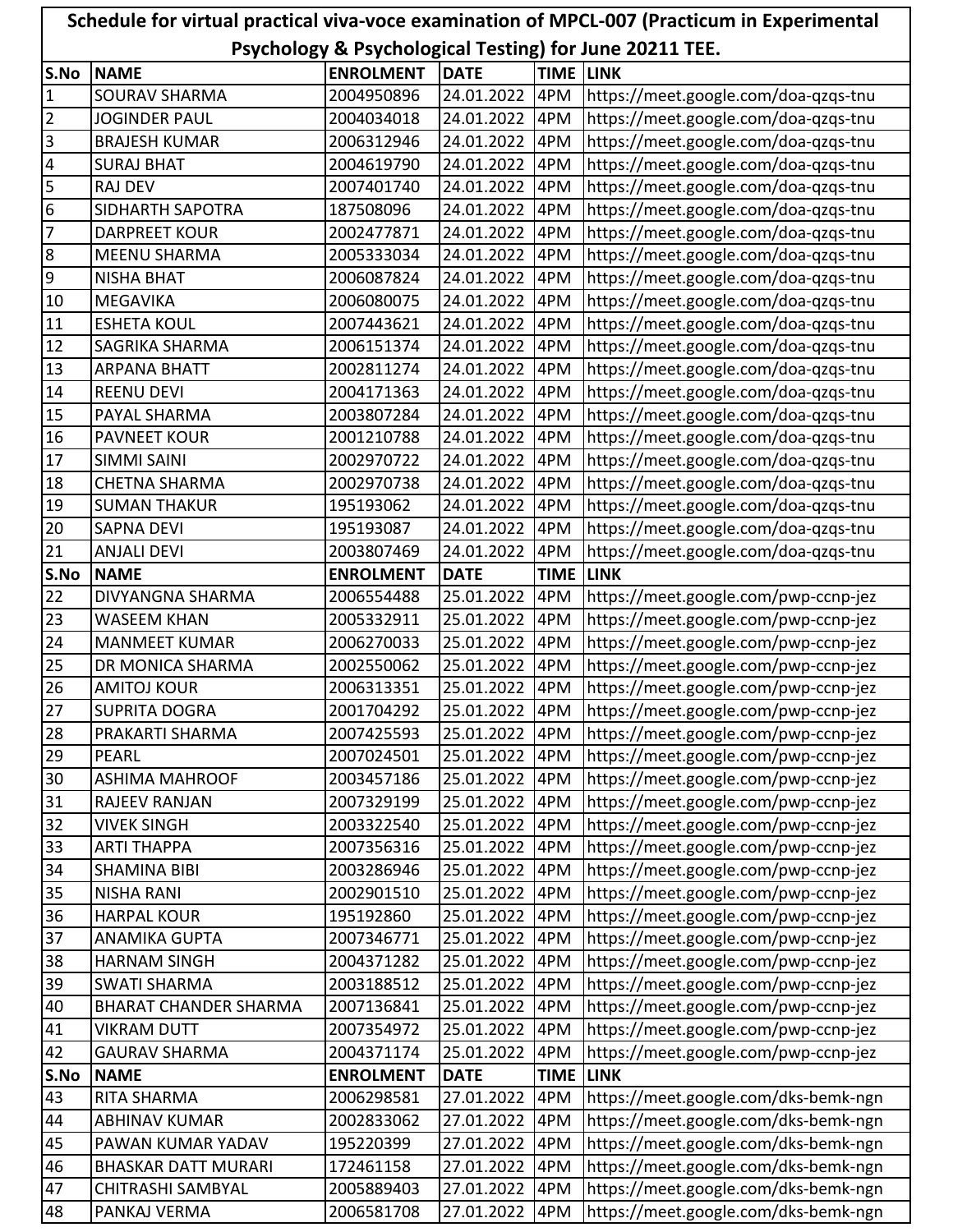| 49   | <b>ASHISH SHARMA</b>     | 2003807474       | 27.01.2022  | 4PM         | https://meet.google.com/dks-bemk-ngn |
|------|--------------------------|------------------|-------------|-------------|--------------------------------------|
| 50   | <b>MEHAK BHAT</b>        | 2004325564       | 27.01.2022  | 4PM         | https://meet.google.com/dks-bemk-ngn |
| 51   | <b>GITANJALI GOSWAMI</b> | 2007346909       | 27.01.2022  | 4PM         | https://meet.google.com/dks-bemk-ngn |
| 52   | PRIYANKA JAMWAL          | 195171257        | 27.01.2022  | 4PM         | https://meet.google.com/dks-bemk-ngn |
| 53   | CHAKSHU CHAWLA           | 2002420372       | 27.01.2022  | 4PM         | https://meet.google.com/dks-bemk-ngn |
| 54   | <b>MONIKA BHATI</b>      | 2002615292       | 27.01.2022  | 4PM         | https://meet.google.com/dks-bemk-ngn |
| 55   | <b>DEEPA SHARMA</b>      | 2002550041       | 27.01.2022  | 4PM         | https://meet.google.com/dks-bemk-ngn |
| 56   | <b>DEEPIKA KOUL</b>      | 2005614962       | 27.01.2022  | 4PM         | https://meet.google.com/dks-bemk-ngn |
| 57   | <b>EKTA LANYER</b>       | 2003286890       | 27.01.2022  | 4PM         | https://meet.google.com/dks-bemk-ngn |
| 58   | <b>REEMA SOBTI</b>       | 2006560665       | 27.01.2022  | 4PM         | https://meet.google.com/dks-bemk-ngn |
| 59   | <b>KULWINDER SINGH</b>   | 2007026320       | 27.01.2022  | 4PM         | https://meet.google.com/dks-bemk-ngn |
| 60   | SAMIKSHA SHARMA          | 195192820        | 27.01.2022  | 4PM         | https://meet.google.com/dks-bemk-ngn |
| 61   | NISHI UPADHYAY           | 2006399381       | 27.01.2022  | 4PM         | https://meet.google.com/dks-bemk-ngn |
| 62   | <b>ARTI VERMA</b>        | 195174743        | 27.01.2022  | 4PM         | https://meet.google.com/dks-bemk-ngn |
| 63   | <b>MONIKA</b>            | 2003005123       | 27.01.2022  | 4PM         | https://meet.google.com/dks-bemk-ngn |
| S.No | <b>NAME</b>              | <b>ENROLMENT</b> | <b>DATE</b> | <b>TIME</b> | <b>LINK</b>                          |
| 64   | <b>KHALIQ HUSSAIN</b>    | 2005889240       | 28.01.2022  | 4PM         | https://meet.google.com/cdk-cvnq-jkd |
| 65   | PIYUSH JAISWAL           | 2003008903       | 28.01.2022  | 4PM         | https://meet.google.com/cdk-cvnq-jkd |
| 66   | DEEPAK SINGH JASROTIA    | 2004950387       | 28.01.2022  | 4PM         | https://meet.google.com/cdk-cvnq-jkd |
| 67   | <b>NEHA GUPTA</b>        | 195235303        | 28.01.2022  | 4PM         | https://meet.google.com/cdk-cvnq-jkd |
| 68   | <b>MANOJ KUMAR</b>       | 190561999        | 28.01.2022  | 4PM         | https://meet.google.com/cdk-cvnq-jkd |
| 69   | <b>VISHAV LATA</b>       | 190584506        | 28.01.2022  | 4PM         | https://meet.google.com/cdk-cvnq-jkd |
| 70   | PRIYA SHARMA             | 2001705344       | 28.01.2022  | 4PM         | https://meet.google.com/cdk-cvnq-jkd |
| 71   | <b>IRSHAD HUSSAIN</b>    | 2004033881       | 28.01.2022  | 4PM         | https://meet.google.com/cdk-cvnq-jkd |
| 72   | ROHIT SHARMA             | 2006123808       | 28.01.2022  | 4PM         | https://meet.google.com/cdk-cvnq-jkd |
| 73   | ZAHEER AHMED             | 2001150740       | 28.01.2022  | 4PM         | https://meet.google.com/cdk-cvnq-jkd |
| 74   | <b>SHANTI SAROOP</b>     | 2007347000       | 28.01.2022  | 4PM         | https://meet.google.com/cdk-cvnq-jkd |
| 75   | <b>ABDESH VERMA</b>      | 195192838        | 28.01.2022  | 4PM         | https://meet.google.com/cdk-cvnq-jkd |
| 76   | <b>INDU BALA</b>         | 2001044795       | 28.01.2022  | 4PM         | https://meet.google.com/cdk-cvnq-jkd |
| 77   | <b>SARLA DEVI</b>        | 204951001        | 28.01.2022  | 4PM         | https://meet.google.com/cdk-cvnq-jkd |
| 78   | <b>DIKSHA SHARMA</b>     | 2005848528       | 28.01.2022  | 4PM         | https://meet.google.com/cdk-cvnq-jkd |
| 79   | NEENU BALA SHARMA        | 195220414        | 28.01.2022  | 4PM         | https://meet.google.com/cdk-cvnq-jkd |
| 80   | <b>ANITA SINGH</b>       | 2004323520       | 28.01.2022  | 4PM         | https://meet.google.com/cdk-cvnq-jkd |
| 81   | RAJINDER KUMAR           | 2004950509       | 28.01.2022  | 4PM         | https://meet.google.com/cdk-cvnq-jkd |
| 82   | <b>SAHIL SINGH</b>       | 2002477866       | 28.01.2022  | 4PM         | https://meet.google.com/cdk-cvnq-jkd |
| 83   | <b>ABHILASHA SHARMA</b>  | 2002679701       | 28.01.2022  | 4PM         | https://meet.google.com/cdk-cvnq-jkd |
| 84   | POONAM SHARMA            | 2005889300       | 28.01.2022  | 4PM         | https://meet.google.com/cdk-cvnq-jkd |
| 85   | <b>MAMTA RANI</b>        | 2005889342       | 28.01.2022  | 4PM         | https://meet.google.com/cdk-cvnq-jkd |
| S.No | <b>NAME</b>              | <b>ENROLMENT</b> | <b>DATE</b> | <b>TIME</b> | <b>LINK</b>                          |
| 86   | <b>SIYA SURI</b>         | 2003106875       | 28.01.2022  | 4PM         | https://meet.google.com/djd-xyaq-ydd |
| 87   | <b>MEENU KHAZANCHI</b>   | 2007439133       | 28.01.2022  | 4PM         | https://meet.google.com/djd-xyaq-ydd |
| 88   | <b>BHUSHAN CHAND</b>     | 2003286904       | 28.01.2022  | 4PM         | https://meet.google.com/djd-xyaq-ydd |
| 89   | ABDUL QAYOOM             | 2003708403       | 28.01.2022  | 4PM         | https://meet.google.com/djd-xyaq-ydd |
| 90   | <b>DIMPLE</b>            | 2002715239       | 28.01.2022  | 4PM         | https://meet.google.com/djd-xyaq-ydd |
| 91   | <b>MAYURI PANDIT</b>     | 2007355428       | 28.01.2022  | 4PM         | https://meet.google.com/djd-xyaq-ydd |
| 92   | RAJESHWAR SINGH          | 2001151290       | 28.01.2022  | 4PM         | https://meet.google.com/djd-xyaq-ydd |
| 93   | <b>UNNIKUTTAN S</b>      | 2006312360       | 28.01.2022  | 4PM         | https://meet.google.com/djd-xyaq-ydd |
| 94   | <b>SEEMA BHAT</b>        | 2007356189       | 28.01.2022  | 4PM         | https://meet.google.com/djd-xyaq-ydd |
| 95   | POOJA RANI SHARMA        | 195220446        | 28.01.2022  | 4PM         | https://meet.google.com/djd-xyaq-ydd |
| 96   | <b>BASHIR AHMAD</b>      | 2006649496       | 28.01.2022  | 4PM         | https://meet.google.com/djd-xyaq-ydd |
| 97   | LIVELEEN KOUR RAINA      | 2004083183       | 28.01.2022  | 4PM         | https://meet.google.com/djd-xyaq-ydd |
| 98   | <b>ASHWANI CHADHA</b>    | 2003188533       | 28.01.2022  | 4PM         | https://meet.google.com/djd-xyaq-ydd |
| 99   | SHIVANI SHARMA           | 2006233852       | 28.01.2022  | 4PM         | https://meet.google.com/djd-xyaq-ydd |
| 100  | <b>SHALLU SHARMA</b>     | 195193070        | 28.01.2022  | 4PM         | https://meet.google.com/djd-xyaq-ydd |